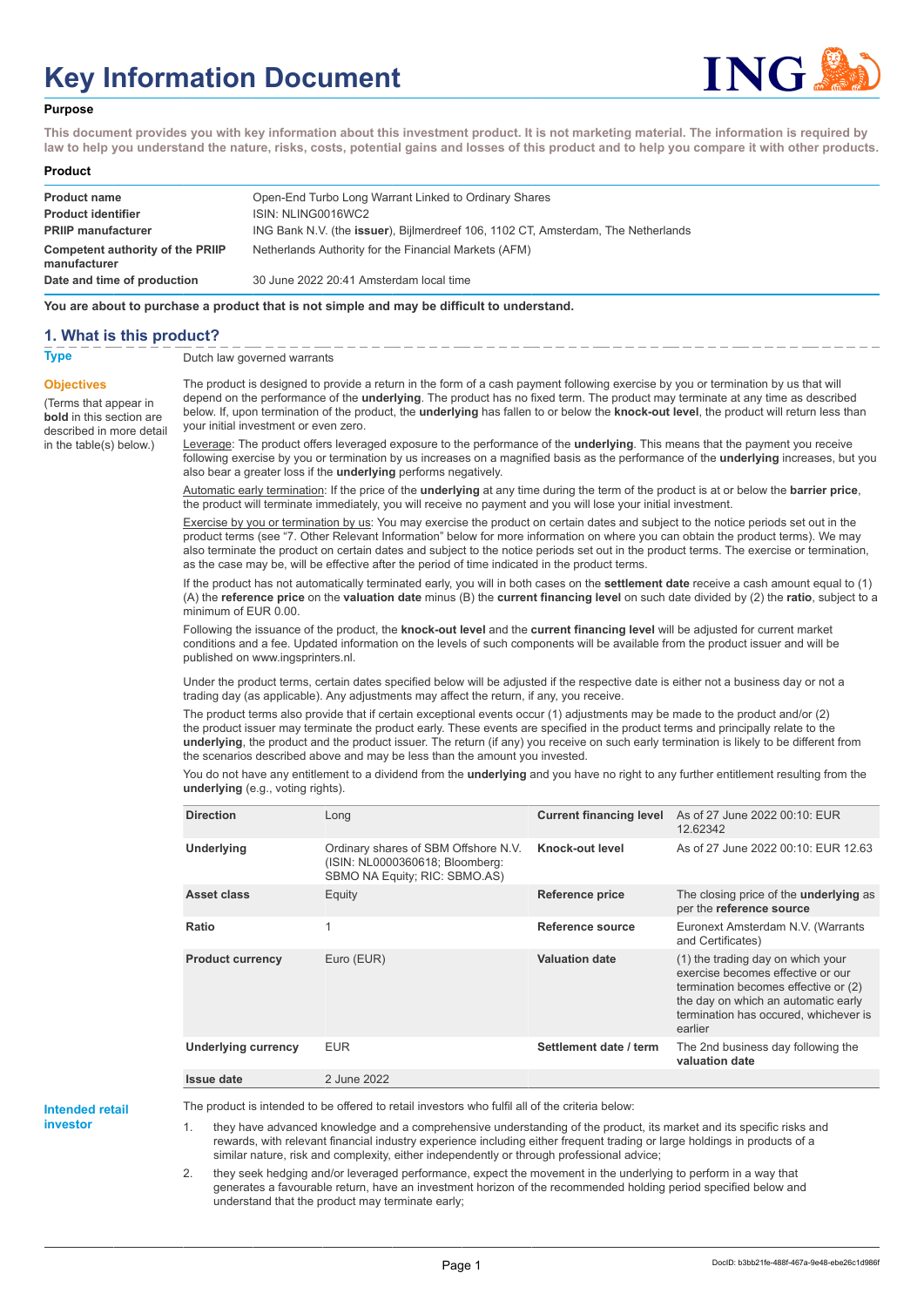- 3. they accept the risk that the issuer could fail to pay or perform its obligations under the product and they are able to bear a total loss of their investment; and
- 4. they are willing to accept a level of risk to achieve potential returns that is consistent with the summary risk indicator shown below.

The product is not intended to be offered to retail clients who do not fulfil these criteria.

### **2. What are the risks and what could I get in return?**

**Risk indicator**

**Performance scenarios**





**The risk indicator assumes you keep the product for 1 day. The actual risk can vary significantly if you cash in at an early or a later stage and you may get back less.**

The summary risk indicator is a guide to the level of risk of this product compared to other products. It shows how likely it is that the product will lose money because of movements in the markets or because we are not able to pay you.

We have classified this product as 7 out of 7, which is the highest risk class. This rates the potential losses from future performance at a very high level, and poor market conditions are very unlikely to impact our capacity to pay you.

**Be aware of currency risk:** If the currency of your account is different to the currency of this product, you will be exposed to the risk of suffering a loss as a result of the conversion of the currency of the product into the account currency. This risk is not considered in the indicator shown above.

**Be aware of currency risk:** If (i) the Underlying is traded in a different currency than EUR the unwind amount will be converted to EUR at the prevailing exchange rate which may result in a loss; or (ii) the currency of your account is different from the Currency of the product, you may be exposed to the risk of suffering a loss as a result of the conversion of the Currency of the product into the account currency. Risk (ii) above is not considered in the indicator shown above.

This product does not include any protection from future market performance so you could lose some or all of your investment.

If we are not able to pay you what is owed, you could lose your entire investment.

For detailed information about all risks relating to the product please refer to the risk sections of the prospectus and any supplements thereto as specified in the section "7. Other relevant information" below.

#### **Market developments in the future cannot be accurately predicted. The scenarios shown are only an indication of some of the possible outcomes based on recent returns. Actual returns could be lower.**

*Investment: EUR 10,000*

| <b>cenarios</b> |  |  |
|-----------------|--|--|
|                 |  |  |

| <b>Scenarios</b>           |                                                                           | 1 day                          |  |
|----------------------------|---------------------------------------------------------------------------|--------------------------------|--|
|                            |                                                                           | (Recommended holding period)   |  |
| Stress scenario            | What you might get back after costs<br>Percentage return (not annualised) | <b>EUR 0.00</b><br>$-100.00\%$ |  |
| Unfavourable scenario      | What you might get back after costs<br>Percentage return (not annualised) | EUR 8,536.12<br>$-14.64%$      |  |
| <b>Moderate scenario</b>   | What you might get back after costs<br>Percentage return (not annualised) | EUR 26,090.13<br>160.90%       |  |
| <b>Favourable scenario</b> | What you might get back after costs<br>Percentage return (not annualised) | EUR 44,305.21<br>343.05%       |  |

The average returns shown in the above table are not annualised, which means they may not be comparable to the average returns shown in other key information documents.

This table shows the money you could get back over the next day under different scenarios, assuming that you invest EUR 10,000.

The scenarios shown illustrate how your investment could perform. The recommended holding period for this product is less than one year. The figures are therefore not calculated on a per year basis, but for the recommended holding period. Figures in this section and "4. What are the costs?" are therefore not comparable with figures given for products with a recommended holding period of at least one year. The scenarios presented are an estimate of future performance based on evidence from the past on how the value of this investment varies, and are not an exact indicator. What you get will vary depending on how the market performs and how long you keep the product. The stress scenario shows what you might get back in extreme market circumstances, and it does not take into account the situation where we are not able to pay you.

This product cannot be easily cashed in. This means it is difficult to estimate how much you would get back if you cash in before the recommended holding period. You will either be unable to cash in early or you will have to pay high costs or make a large loss if you do so.

The figures shown include all the costs of the product itself, but may not include all the costs that you pay to your advisor or distributor. The figures do not take into account your personal tax situation, which may also affect how much you get back.

Buying this product holds that you think the price of the underlying will increase.

Your maximum loss would be that you will lose your investment.

## **3. What happens if ING Bank N.V. is unable to pay out?**

You are exposed to the risk that the issuer might be unable to meet its obligations in connection with the product for instance in the event of bankruptcy or an official directive for resolution action. This may materially adversely affect the value of the product and could lead to you losing some or all of your investment in the product. The product is not a deposit and as such is not covered by any deposit protection scheme.